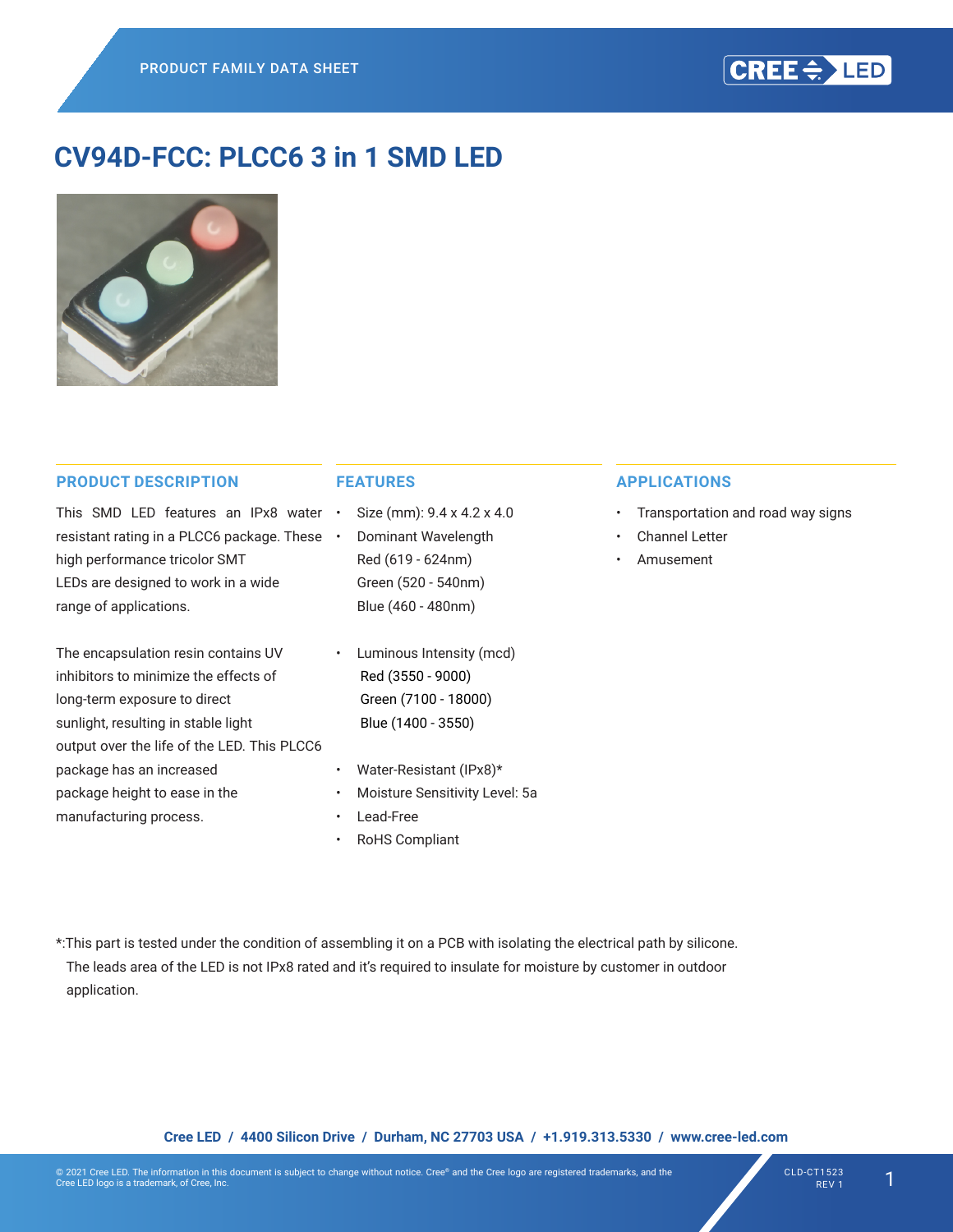# **ABSOLUTE MAXIMUM RATINGS (T<sub>A</sub> = 25°C)**

|                                                         |                                               |              | <b>Absolute Maximum Rating</b> |     | <b>Unit</b>   |
|---------------------------------------------------------|-----------------------------------------------|--------------|--------------------------------|-----|---------------|
| <b>Items</b>                                            | <b>Symbol</b>                                 | $\mathbb{R}$ | G                              | B   |               |
| Forward Current Note 1                                  | ŀс                                            | 50           | 35                             | 35  | mA            |
| Peak Forward Current Note 2                             | $I_{FP}$                                      | 100          | 100                            | 100 | mA            |
| Reverse Voltage                                         | $\mathsf{V}_{\scriptscriptstyle{\mathsf{R}}}$ | 5            | 5                              | 5   | $\vee$        |
| <b>Power Dissipation</b>                                | $\mathsf{P}_{\texttt{D}}$                     | 140          | 126                            | 126 | mW            |
| <b>Operation Temperature</b>                            | $\mathsf{T}_{\mathsf{opr}}$                   |              | $-40 \sim +85$                 |     | $^{\circ}$ C  |
| <b>Storage Temperature</b>                              | $\mathsf{T}_{\text{stg}}$                     |              | $-40 \sim +100$                |     | $^{\circ}$ C  |
| Junction Temperature                                    | T,                                            | 110          | 110                            | 110 | $^{\circ}$ C  |
| Junction/ambient                                        | $R$ <sub>THJA</sub>                           | 350          | 380                            | 300 | $\degree$ C/W |
| Junction/solder point                                   | $R$ <sub>THJS</sub>                           | 160          | 200                            | 140 | $\degree$ C/W |
| Electrostatic Discharge<br>Classification(MIL-STD-883E) | <b>ESD</b>                                    |              | 1000V                          |     |               |

#### Note:

1. Single-color light

2. Pulse width ≤0.1 msec, duty ≤1/10.

# TYPICAL ELECTRICAL & OPTICAL CHARACTERISTICS (T<sub>A</sub> = 25°C)

| <b>Characteristics</b>                         |                  |                                                   |             | <b>Values</b> |         |             |  |
|------------------------------------------------|------------------|---------------------------------------------------|-------------|---------------|---------|-------------|--|
|                                                | <b>Condition</b> | <b>Symbol</b>                                     | R.          | G             | B       | <b>Unit</b> |  |
| Dominant Wavelength                            | $I_c = 20mA$     | $\Lambda_{\text{DOM}}$                            | $619 - 624$ | $520 - 540$   | 460~480 | nm          |  |
| Spectral bandwidth at 50% I <sub>pri</sub> max | $I_c = 20mA$     | $\Delta \lambda$                                  | 24          | 38            | 28      | nm          |  |
| <b>Forward Voltage</b>                         | $I_c = 20mA$     | $\mathsf{V}_{\scriptscriptstyle \mathsf{F(avg)}}$ | 2.1         | 2.8           | 2.9     | $\vee$      |  |
|                                                |                  | $V_{F(max)}$                                      | 2.8         | 3.6           | 3.6     | V           |  |
| Luminous Intensity                             | $I_c = 20mA$     | $I_{V(min)}$                                      | 3550        | 7100          | 1400    | mcd         |  |
|                                                |                  | V(avg)                                            | 6000        | 12000         | 2300    | mcd         |  |
| Reverse Current (max)                          | $V_p = 5 V$      | "R.                                               | 10          | 10            | 10      | μA          |  |

\* Continuous reverse voltage can cause LED damage.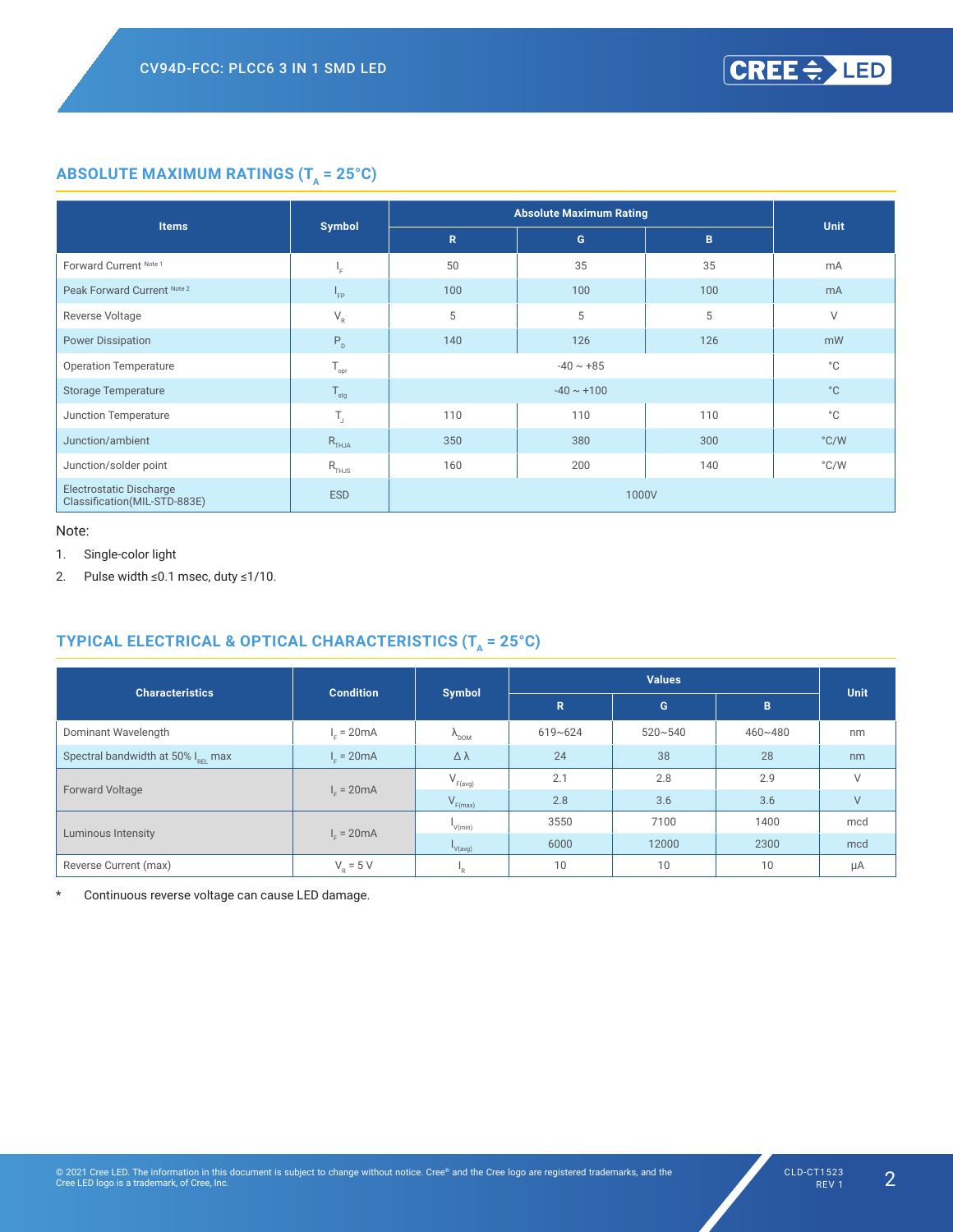# **INTENSITY BIN LIMIT**

|                 | <b>Red (20 mA)</b> |           | Green (20 mA)   |           |           | Blue (20 mA)                 |      |           |  |
|-----------------|--------------------|-----------|-----------------|-----------|-----------|------------------------------|------|-----------|--|
| <b>Bin Code</b> | Min.(mcd)          | Max.(mcd) | <b>Bin Code</b> | Min.(mcd) | Max.(med) | <b>Bin Code</b><br>Min.(mcd) |      | Max.(mcd) |  |
| Yb              | 3550               | 4500      | B <sub>0</sub>  | 7100      | 9000      | Wb                           | 1400 | 1800      |  |
| Z <sub>0</sub>  | 4500               | 5600      | CO              | 9000      | 11200     | Xa                           | 1800 | 2240      |  |
| A0              | 5600               | 7100      | D <sub>0</sub>  | 11200     | 14000     | Xb                           | 2240 | 2800      |  |
| B <sub>0</sub>  | 7100               | 9000      | E <sub>0</sub>  | 14000     | 18000     | Ya                           | 2800 | 3550      |  |

\* Tolerance of measurement of luminous intensity is ±10%.

# **COLOR BIN LIMIT**

| <b>Red (20 mA)</b> |          |          | Green (20 mA)   |          |          | <b>Blue (20 mA)</b> |          |          |  |
|--------------------|----------|----------|-----------------|----------|----------|---------------------|----------|----------|--|
| <b>Bin Code</b>    | Min.(nm) | Max.(nm) | <b>Bin Code</b> | Min.(nm) | Max.(nm) | <b>Bin Code</b>     | Min.(nm) | Max.(nm) |  |
| <b>RB</b>          | 619      | 624      | G7              | 520      | 525      | B <sub>3</sub>      | 460      | 465      |  |
|                    |          |          | G23             | 522.5    | 527.5    | <b>B23</b>          | 462.5    | 467.5    |  |
|                    |          |          | G8              | 525      | 530      | <b>B4</b>           | 465      | 470      |  |
|                    |          |          | G45             | 527.5    | 532.5    | <b>B45</b>          | 467.5    | 472.5    |  |
|                    |          |          | G <sub>9</sub>  | 530      | 535      | <b>B5</b>           | 470      | 475      |  |
|                    |          |          | G67             | 532.5    | 537.5    | <b>B67</b>          | 472.5    | 477.5    |  |
|                    |          |          | Ga              | 535      | 540      | <b>B6</b>           | 475      | 480      |  |

\* Tolerance of measurement of dominant wavelength is ±1 nm.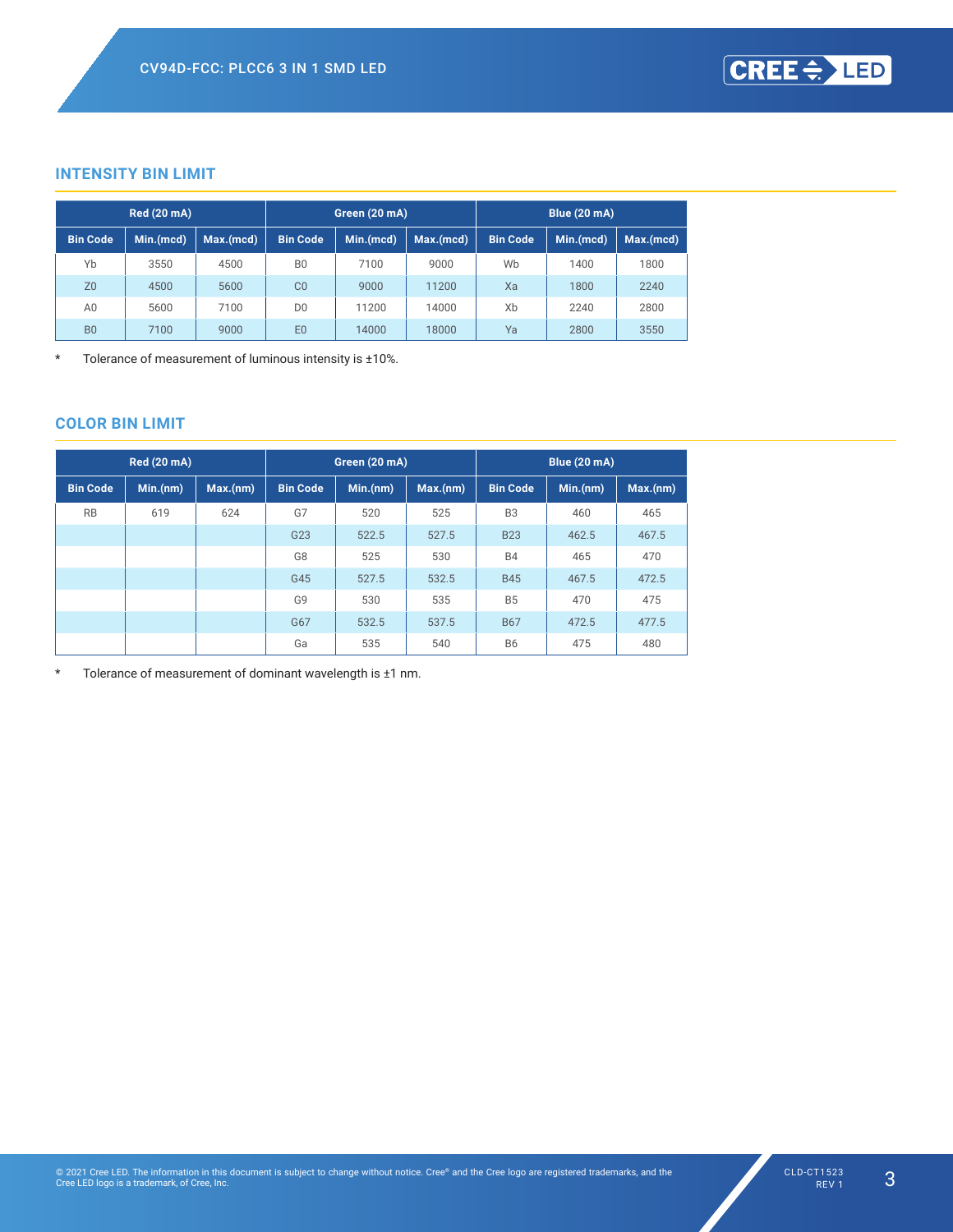### **ORDER CODE TABLE**

|                                |              |      | <b>Luminous Intensity (mcd)</b>                   |                     | <b>Dominant Wavelength (nm)</b>    |                     |              |         |
|--------------------------------|--------------|------|---------------------------------------------------|---------------------|------------------------------------|---------------------|--------------|---------|
| <b>Kit Number</b>              | <b>Color</b> | Min. | Max.                                              | Color<br><b>Bin</b> | Min.(nm)                           | Color<br><b>Bin</b> | Max.<br>(nm) | Package |
|                                | Red          | 3550 | 9000                                              | <b>RB</b>           | 619                                | <b>RB</b>           | 624          | Reel    |
| CV94D-FCC-CYbB0B0E0WbYaBB7a363 | Green        | 7100 | 18000                                             | G7                  | 520                                | Ga                  | 540          | Reel    |
|                                | Blue         | 1400 | 3550                                              | B <sub>3</sub>      | 460                                | <b>B6</b>           | 480          | Reel    |
|                                | Red          |      | Any 2 Intensity bin from<br>$Yb(3550) - B0(9000)$ | <b>RB</b>           | 619                                | <b>RB</b>           | 624          | Reel    |
| CV94D-FCC-CYb2B02Wb2BB7D3D3    | Green        |      | Any 2 Intensity bin from<br>B0(7100) - E0(18000)  |                     | Any 1 hue bin from G7(520)-Ga(540) |                     |              | Reel    |
|                                | <b>Blue</b>  |      | Any 2 Intensity bin from<br>Wb(1400) - Ya(3550)   |                     | Any 1 hue bin from B3(460)-B6(480) |                     |              | Reel    |

Notes:

The above kit numbers represent order codes that include multiple intensity-bin and color-bin codes. Only one intensity-bin code and one color-bin code will be shipped on each bulk. Single intensity-bin code and single color-bin codes will not be orderable.

Please refer to the HB LED Lamp Reliability Test Standards document for reliability test conditions.

Please refer to the HB LED Lamp Soldering & Handling document for information about how to use this LED product safely.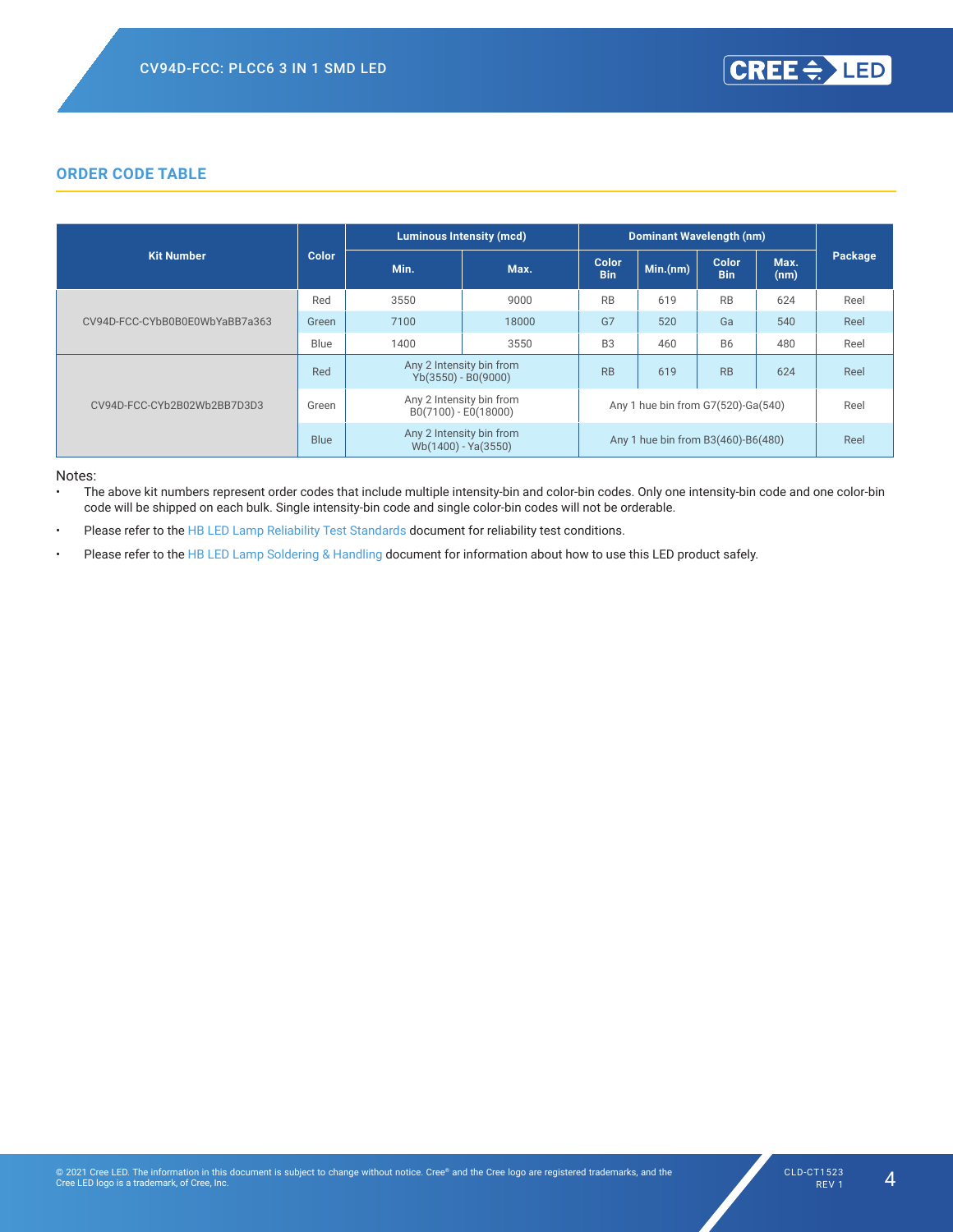

# **GRAPHS**

The data below are collected from statistical figures that do not necessarily correspond to the actual parameters of each single LED. Hence, these data will be changed without further notice.

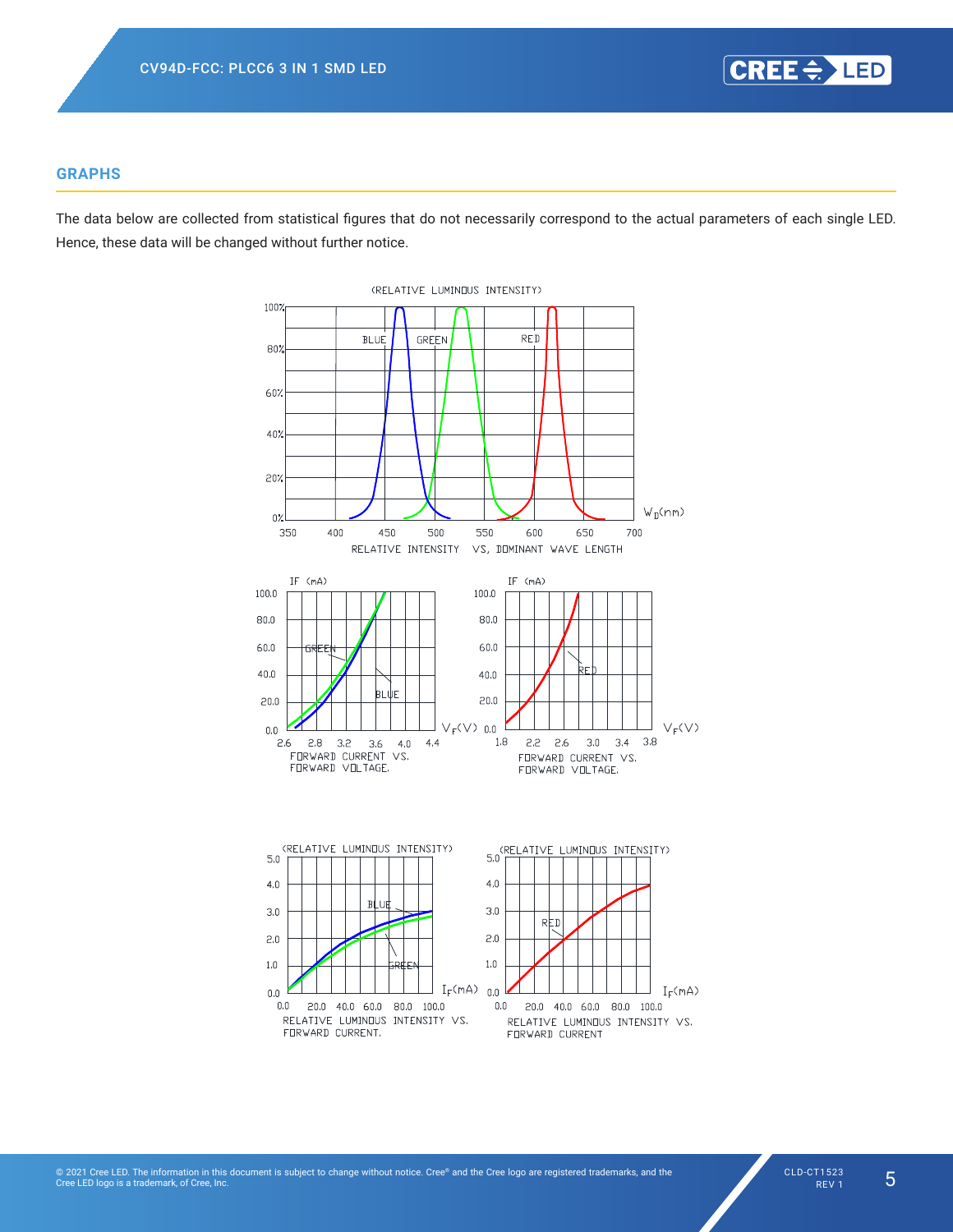

# **GRAPHS**

The data below are collected from statistical figures that do not necessarily correspond to the actual parameters of each single LED. Hence, these data will be changed without further notice.





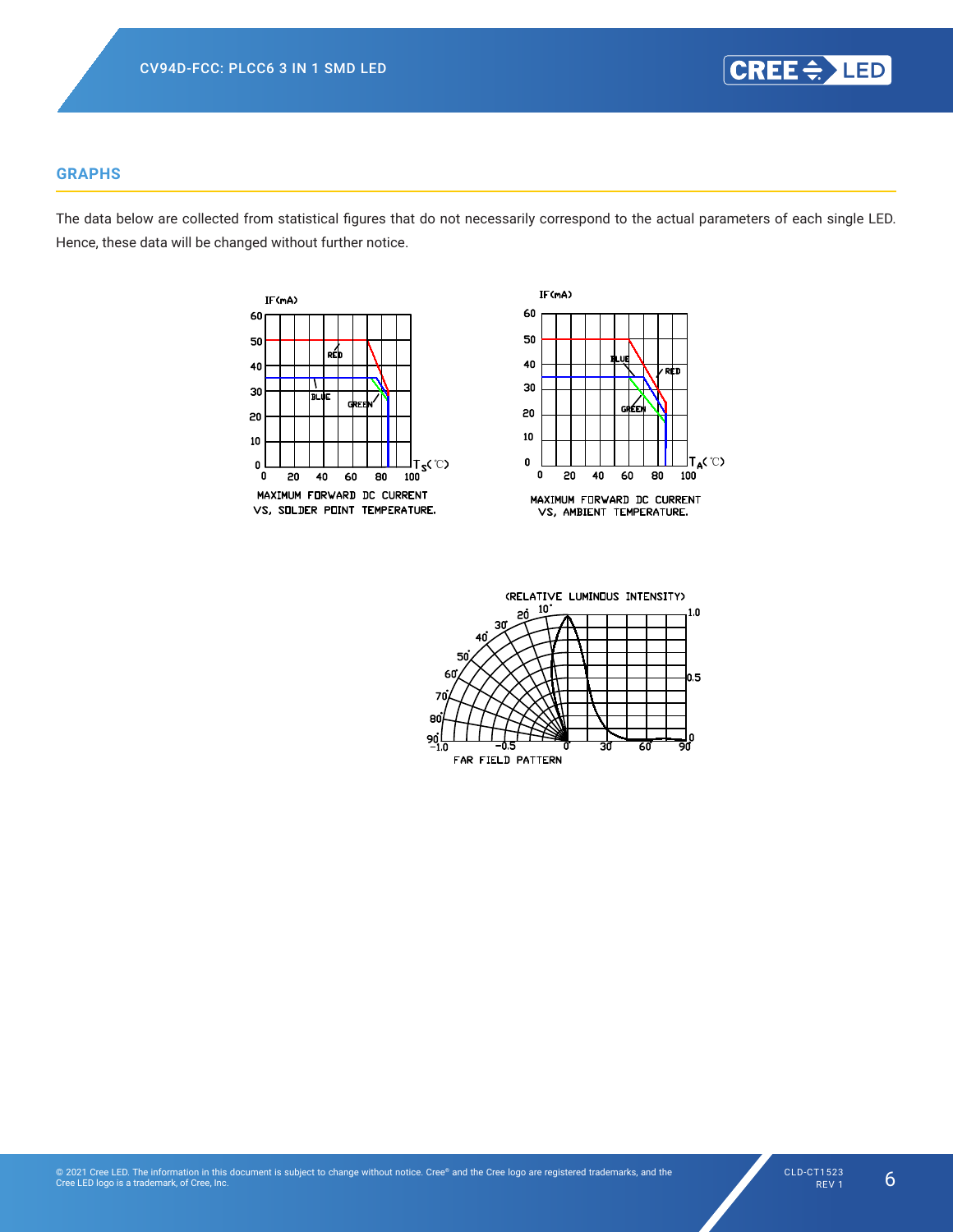CREE =>LED

# **MECHANICAL DIMENSIONS**

All dimensions are in mm.

Tolerance of measurement of the dimension is ±0.1.



#### **NOTES**

### **RoHS Compliance**

The levels of RoHS restricted materials in this product are below the maximum concentration values (also referred to as the threshold limits) permitted for such substances, or are used in an exempted application, in accordance with EU Directive 2011/65/EC (RoHS2), as implemented January 2, 2013. RoHS Declarations for this product can be obtained from your Cree LED representative or from the Product Ecology section of the Cree LED website.

#### **Vision Advisory**

WARNING: Do not look at an exposed lamp in operation. Eye injury can result.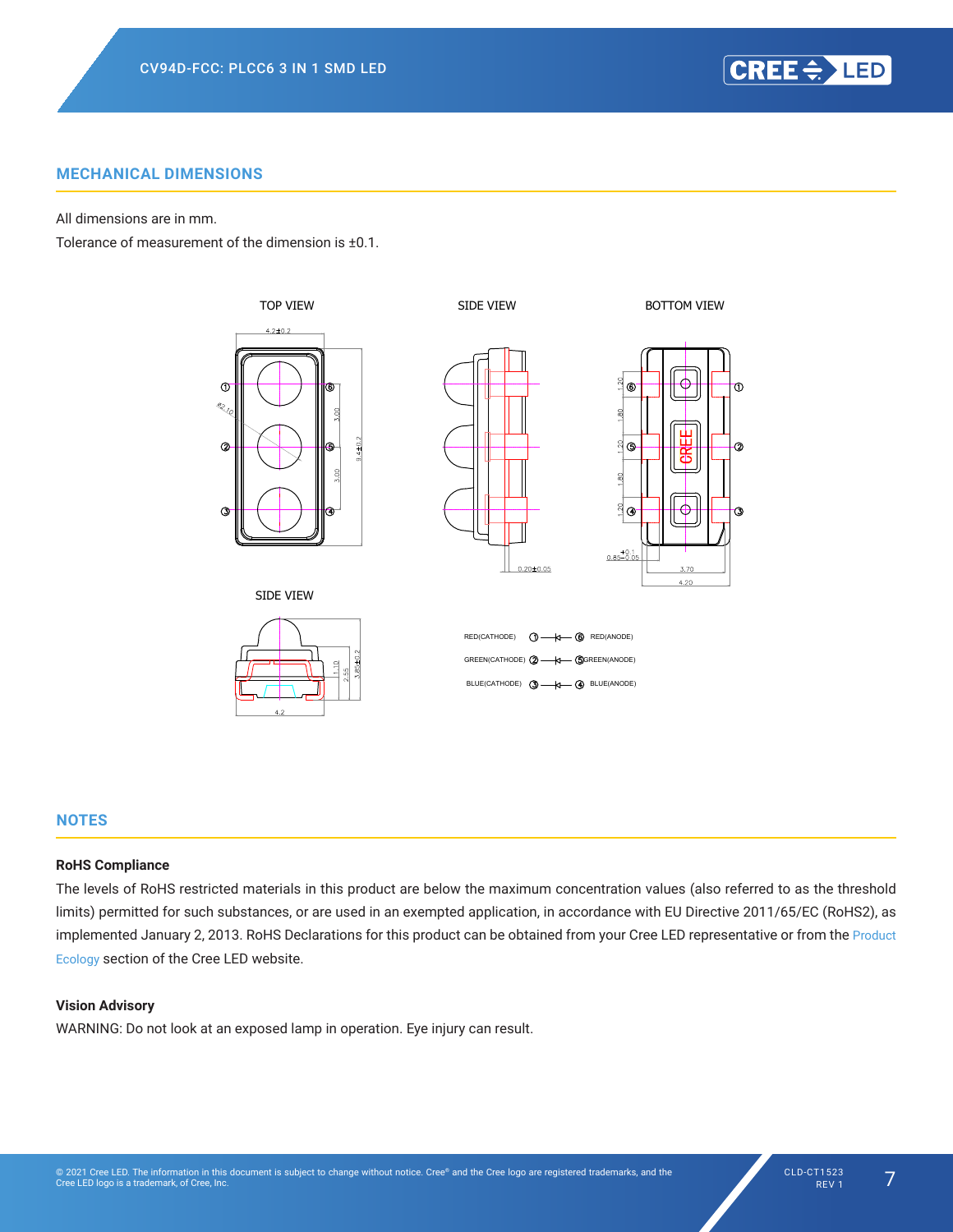#### KIT NUMBER SYSTEM

Cree LED lamps are tested and sorted into performance bins. A bin is specified by ranges of color, forward voltage, and brightness.

Cree LEDs are sold by order codes in combinations of bins called kits. Order codes are configured in the following manner:

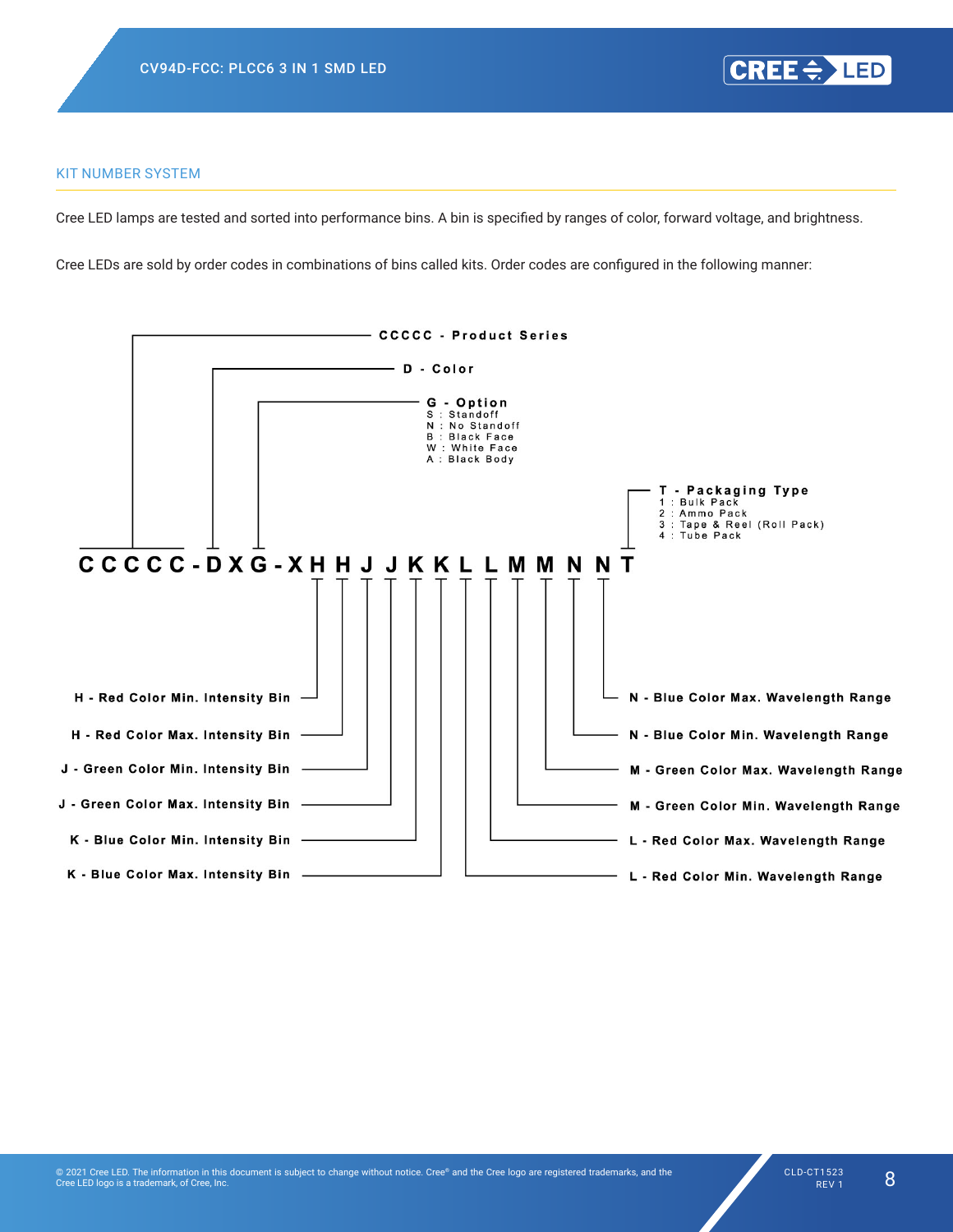CREE OF LED

#### **REFLOW SOLDERING**

- The CV94D-FCC is rated as a MSL 5a product.
- The recommended floor life out of bag is 24hrs.
- The temperature profile is as below



Time

#### Use only with CV94D-FCC

| <b>Solder</b>                                        |
|------------------------------------------------------|
|                                                      |
| Average ramp-up rate = $4^{\circ}$ C/s max           |
| Preheat temperature = $150^{\circ}$ C ~200°C         |
| Preheat time = 120s max                              |
| Ramp-down rate = 6°C/s max                           |
| Peak temperature = 250°C max                         |
| Time within 5°C of actual Peak Temperature = 10s max |
| Duration above 217°C is 60s max                      |

## **NOTES**

- The packaging sizes of these SMD products are very small and the resin is still soft after solidification. Users are required to handle with care. Never touch the resin surface of SMD products.
- $\cdot$  To avoid damaging the product's surface and interior device, it is recommended to choose a special nozzle to pick up the SMD products during the process of SMT production. If handling is necessary, take special care when picking up these products. The following method is necessary:



For Small Top SMD series , it is recommended to use rubber material Nozzle to pick up SMD products .Two

a.) Circular Nozzle: inner diameter: Ø1.8mm+/-0.05mm, outer diameter: Ø2.3mm+/-0.05mm.

 $\mathcal{R}$  rectangle Nozzle: 1.3mm  $\mathcal{R}$  , 1.3mm  $\mathcal{R}$  , 1.3mm  $\mathcal{R}$  size. Size. Size. Size. Size. Size.